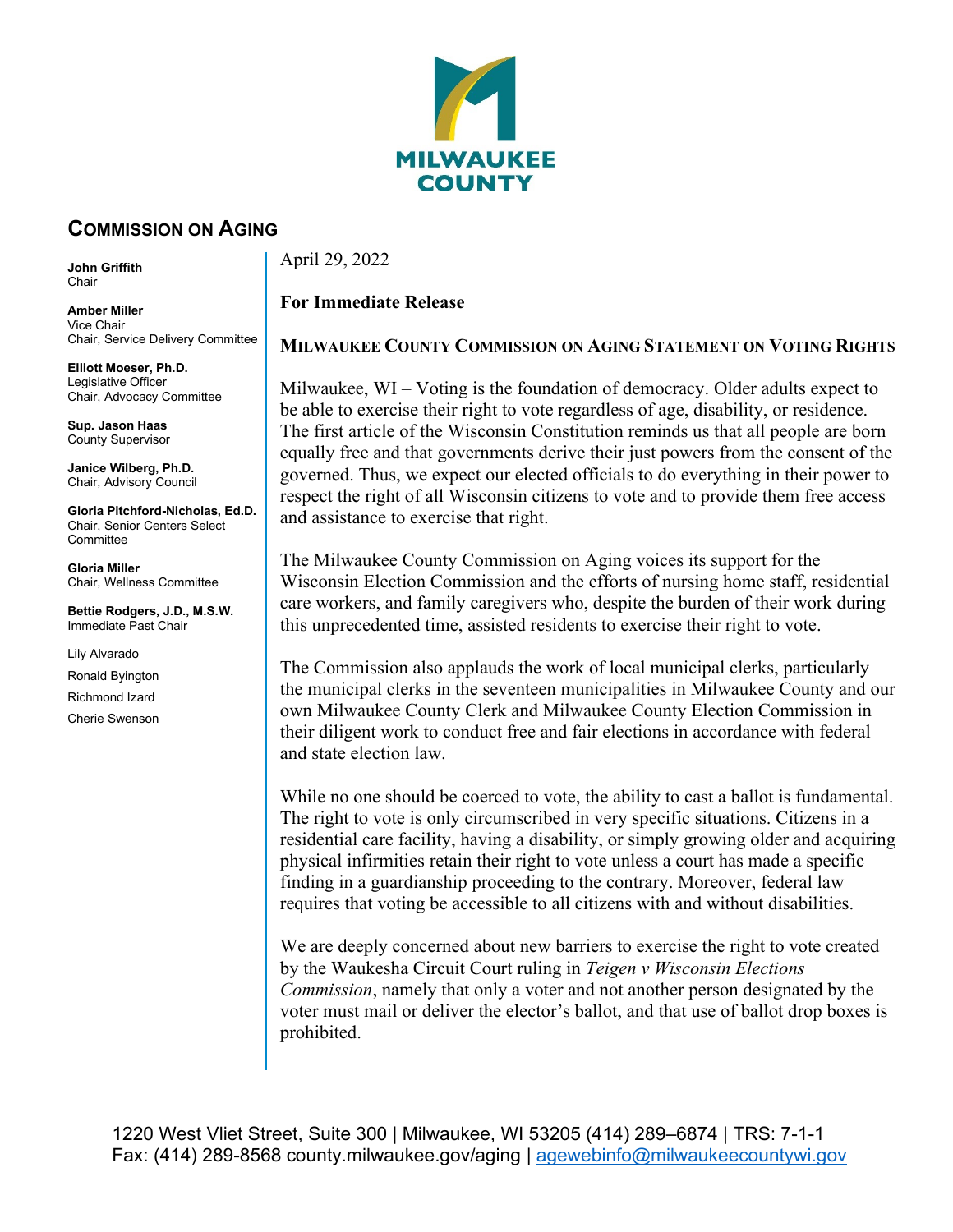Milwaukee County Commission on Aging Statement on Voting Rights April 29, 2022 Page 2



Many voters with disabilities and older adults must rely on a friend, family member, or care provider to physically place their ballot in the mailbox or return it to their clerk or to a secure drop box. The prohibition on absentee ballot return assistance will make it difficult if not impossible for many disabled and older Wisconsin voters to return their ballots in the manner they have used for years.

Moreover, Milwaukee County has a large and dense population. Providing secure drop boxes for residents is a safe, prudent, effective, and reasonable accommodation to assist all voters to exercise their right to vote. No demonstration of fraud has ever been found in the use of drop boxes in Milwaukee County, including at senior centers. Drop boxes significantly reduce the burden on individuals to vote, increase public safety, and decrease traffic congestion.

As we have consistently stated, we call upon the state legislature and the Governor to reject any legislation which seeks to restrict or limit the right to vote, including by restricting access to the ballot box. We oppose proposals to:

- restrict early voting times or locations;
- restrict the use of secure drop boxes in locations apart from the municipal clerk's office for the purpose of early voting;
- require absentee voters to provide proof of identification for *every* election;
- reduce the number of elections a voter can apply to receive ballots for with a single absentee ballot application;
- require all in-person absentee voters to complete an absentee ballot application, even if they already have such a request on file;
- prohibit municipal clerks from sending absentee ballot applications to anyone who has not requested them;
- restrict who a voter may choose to return their ballot;
- limit the ability of municipal clerks to update voter address information without requiring the voter to re-register;
- create any new felony for a person who assists a resident to vote on the basis of "coercion";
- limiting the assistance an individual in a residential care facility can receive to register to vote and cast their ballot;
- provide additional notice to relatives of an individual in a residential care facility of the times and dates of absentee voting for the individual in the facility without their consent;
- prohibit the use of private funds by municipalities for the purposes of election administration;
- prohibit a municipal clerk from correcting a defect on a completed absentee ballot envelope;
- restrict or make subject to review by the state legislature compliance by the Wisconsin Election Commission and municipal clerks with federal voting rights laws including the Americans with Disabilities Act (ADA), the Voting Rights Act (VRA), and the Help American Vote Act (HAVA).
- abolish or change the Wisconsin Elections Commission to a strictly partisan commission.